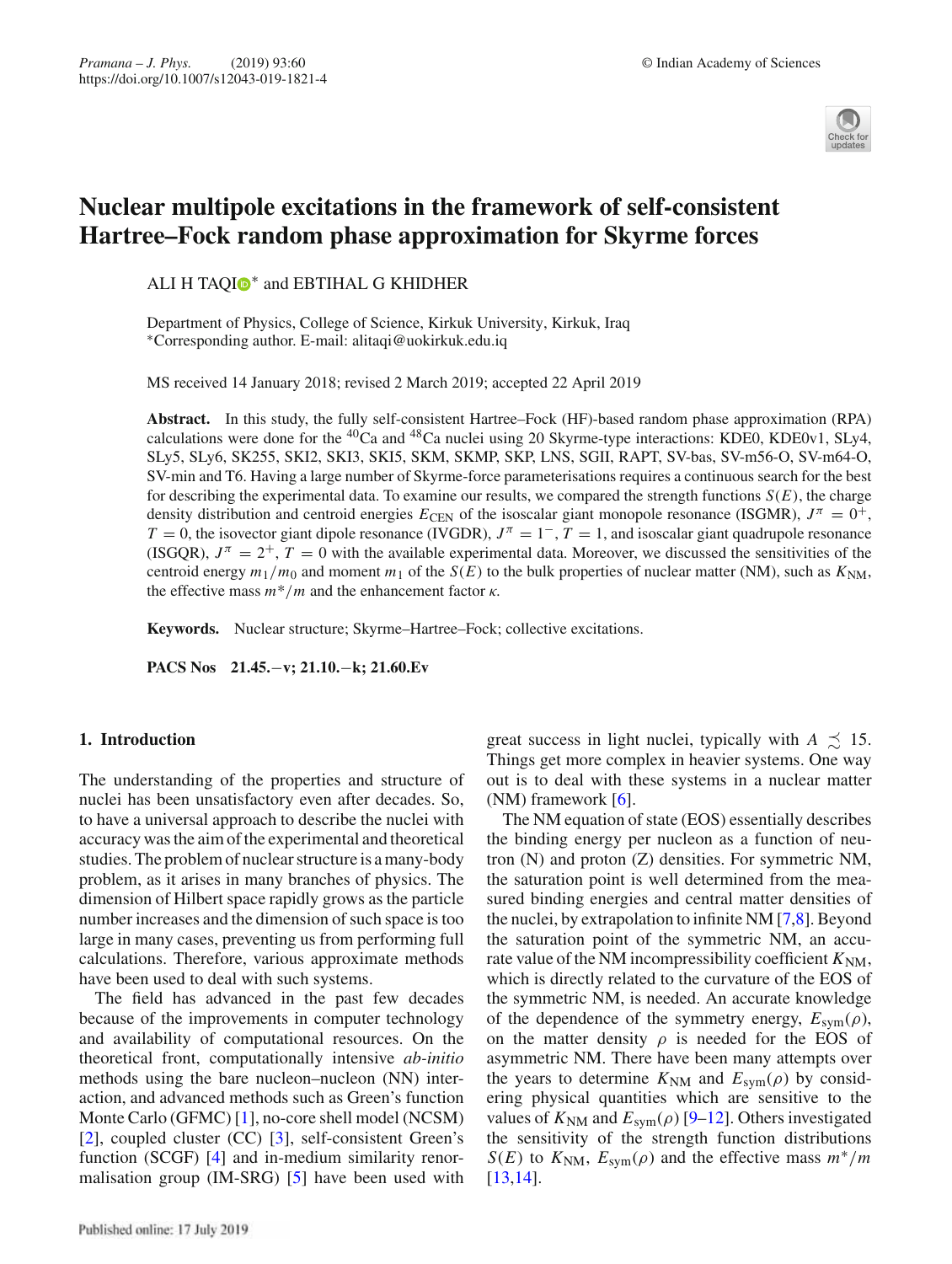| Force             | $t_0$      | $t_1$   | $t_2$     | $t_3$    | $W_{0}$ | $x_0$     | $x_1$             | $x_2$             | $x_3$     | $X_w$  | $\alpha$ |
|-------------------|------------|---------|-----------|----------|---------|-----------|-------------------|-------------------|-----------|--------|----------|
| KDE <sub>0</sub>  | $-2526.51$ | 430.94  | $-398.38$ | 14235.52 | 128.96  | 0.7583    | $-0.3087$         | $-0.9495$         | 1.1445    | 1.0000 | 0.167    |
| KDE0v1            | $-2553.08$ | 411.70  | $-419.87$ | 14603.61 | 124.41  | 0.6483    | $-0.3472$         | $-0.9268$         | 0.9475    | 1.0000 | 0.167    |
| SLy4              | $-2488.91$ | 486.82  | $-546.39$ | 13777.00 | 123.00  | 0.8340    | $-0.3440$         | $-1.0000$         | 1.3540    | 1.0000 | 0.167    |
| SLy5              | $-2484.88$ | 483.13  | $-549.40$ | 13763.00 | 126.00  | 0.7780    | $-0.3280$         | $-1.0000$         | 1.2670    | 1.0000 | 0.167    |
| SLy6              | $-2479.50$ | 462.18  | $-448.61$ | 13673.00 | 122.00  | 0.8250    | $-0.4650$         | $-1.0000$         | 1.3550    | 1.0000 | 0.167    |
| SK <sub>255</sub> | $-1689.35$ | 389.30  | $-126.07$ | 10989.60 | 95.39   | $-0.1461$ | 0.1660            | 0.0012            | $-0.7449$ | 1.0000 | 0.356    |
| SKI <sub>2</sub>  | $-1915.43$ | 438.449 | 305.446   | 10548.9  | 120.60  | $-0.2108$ | $-1.737$          | $-1.5336$         | $-0.178$  | 1.0000 | 0.250    |
| SKI3              | $-1762.88$ | 561.61  | $-227.09$ | 8106.20  | 188.51  | 0.3083    | $-1.1722 -1.0907$ |                   | 1.2926    | 0.0000 | 0.250    |
| SKI5              | $-1772.91$ | 550.84  | $-126.69$ | 8206.25  | 123.63  | $-0.1171$ | $-1.3088$         | $-1.0487$         | 0.3410    | 1.0000 | 0.250    |
| <b>SKM</b>        | $-2645.00$ | 410.00  | $-135.00$ | 15595.00 | 130.00  | 0.0900    | 0.0000            | 0.0000            | 0.0000    | 1.0000 | 0.167    |
| <b>SKMP</b>       | $-2372.24$ | 503.62  | 57.28     | 12585.30 | 160.00  | $-0.1576$ | $-0.4029$         | $-2.9557$         | $-0.2679$ | 1.0000 | 0.167    |
| <b>SKP</b>        | $-2931.70$ | 320.62  | $-337.41$ | 18708.97 | 100.00  | 0.2922    | 0.6532            | $-0.5373$         | 0.1810    | 1.0000 | 0.167    |
| <b>LNS</b>        | $-2484.97$ | 266.74  | $-337.14$ | 14588.20 | 96.00   | 0.0628    |                   | $0.6585 - 0.9538$ | $-0.0341$ | 1.0000 | 0.167    |
| SGII              | $-2645.00$ | 340.00  | $-41.90$  | 15595.00 | 105.00  | 0.0900    | $-0.0588$         | 1.4250            | 0.0604    | 1.0000 | 0.167    |
| <b>RAPT</b>       | $-2160.00$ | 513.00  | 121.00    | 11600.00 | 120.00  | 0.4180    | $-0.3600$         | $-2.290$          | 0.5860    | 1.0000 | 0.500    |
| SV-bas            | $-1879.64$ | 313.75  | 112.68    | 12527.38 | 124.63  | 0.2585    | $-0.3817$         | $-2.8236$         | 0.1232    | 0.5474 | 0.300    |
| $SV-m56-O$        | $-1905.40$ | 571.19  | 1594.80   | 8439.04  | 133.27  | 0.6440    | $-2.9737$         | $-1.2553$         | 1.7966    | 0.7949 | 0.200    |
| $SV-m64-O$        | $-2083.86$ | 484.60  | 1134.35   | 10720.67 | 113.97  | 0.6198    | $-2.3327$         | $-1.3059$         | 1.2101    | 1.1042 | 0.200    |
| SV-min            | $-2112.25$ | 295.78  | 142.27    | 13988.57 | 111.29  | 0.2439    | $-1.4349 -2.6259$ |                   | 0.2581    | 0.8255 | 0.255    |
| T6                | $-1794.20$ | 294.00  | $-294.00$ | 12817.00 | 107.00  | 0.3920    | $-0.5000$         | $-0.5000$         | 0.5000    | 1.0000 | 0.333    |

**Table 1.** Values of the parameters for the following Skyrme interaction.

The parameters are given in the units:  $t_0$  (MeV fm<sup>3</sup>),  $t_1$  (MeV fm<sup>5</sup>),  $t_2$  (MeV fm<sup>5</sup>),  $t_3$  (MeV fm<sup>3( $\alpha$ +1)),  $W_0$  (MeV fm<sup>5</sup>).</sup>

**Table 2.** Symmetric NM properties at saturation density  $\rho_0$ (fm<sup>3</sup>) associated with the 20 Skyrme-type interactions of table 1.

| Force            | $\rho_0$ | $K_{\text{NM}}$ | $m^*/m$ | К    |
|------------------|----------|-----------------|---------|------|
| KDE <sub>0</sub> | 0.161    | 228.8           | 0.72    | 0.30 |
| KDE0v1           | 0.165    | 227.5           | 0.74    | 0.23 |
| SLy4             | 0.160    | 229.9           | 0.70    | 0.25 |
| SLy5             | 0.160    | 229.9           | 0.70    | 0.25 |
| SLy6             | 0.159    | 229.8           | 0.69    | 0.25 |
| SK255            | 0.157    | 225.0           | 0.80    | 0.54 |
| SKI <sub>2</sub> | 0.158    | 240.9           | 0.68    | 0.25 |
| SKI3             | 0.158    | 258.1           | 0.58    | 0.25 |
| SK <sub>I5</sub> | 0.156    | 255.7           | 0.58    | 0.25 |
| SKM*             | 0.160    | 216.7           | 0.79    | 0.53 |
| <b>SKMP</b>      | 0.157    | 230.9           | 0.65    | 0.71 |
| <b>SKP</b>       | 0.162    | 200.8           | 1.00    | 0.30 |
| LNS              | 0.175    | 210.8           | 0.83    | 0.38 |
| SGII             | 0.159    | 215.0           | 0.79    | 0.49 |
| <b>RAPT</b>      | 0.160    | 239.51          | 0.67    | 0.78 |
| SV-bas           | 0.160    | 234.0           | 0.90    | 0.40 |
| $SV-m56-O$       | 0.157    | 254.6           | 0.56    | 0.60 |
| $SV-m64-O$       | 0.159    | 241.4           | 0.64    | 0.60 |
| SV-min           | 0.161    | 222.0           | 0.95    | 0.08 |
| Т6               | 0.161    | 235.93          | 1.00    | 0.00 |

Also the values of the incompressibility modulus  $K_{NM}$ (MeV), isoscalar effective mass *m*\*/*m* and the enhancement factor  $\kappa$  are given.

The NM EOS is important to understand many phenomena such as the collective excitation of nuclei. Giant resonances (GRs) are a highly collective behaviour of the atomic nuclei in which almost all the nucleons participate. In the microscopic picture, GRs can be described as a coherent superposition of particle–hole excitations. In random phase approximation (RPA), the collective excitation can be described as a linear combination of particle–hole configurations in both excited and ground states. The self-consistent Skyrme Hartree–Fock (HF)-based [15] RPA has been very successful in providing a microscopic description of phenomena associated with collective excitations in the nuclei  $[16,17]$ . To understand the structural and bulk properties of nuclear systems, the  $S(E)$  peak of low-lying energies was studied for years based on the fully self-consistent HF-RPA with Skyrme-type interaction [18].

Having a large number of Skyrme-force parameterisations requires continuous search for the best to describe the experimental data. Here, in the framework of self-consistent HF-RPA with 20 Skyrme-type nucleon– nucleon effective interactions, we examine various collective modes, which are based on the experimental data on the  $S(E)$  distribution of the isoscalar giant monopole resonance (ISGMR),  $J^{\pi} = 0^{+}$ ,  $T = 0$ , the isovector giant dipole resonance (IVGDR),  $J^{\pi} = 1^{-}$ , *T* = 1 and isoscalar giant quadrupole resonance (ISGQR),  $J^{\pi} = 2^{+}$ ,  $T = 0$  of the <sup>40</sup>Ca and <sup>48</sup>Ca nuclei. Moreover, we discussed the sensitivity of the centroid energy  $m_1/m_0$  and moment  $m_1$  of the  $S(E)$  to bulk properties of NM, such as  $K<sub>NM</sub>$ , the effective mass  $m^*/m$  and the enhancement factor  $\kappa$ .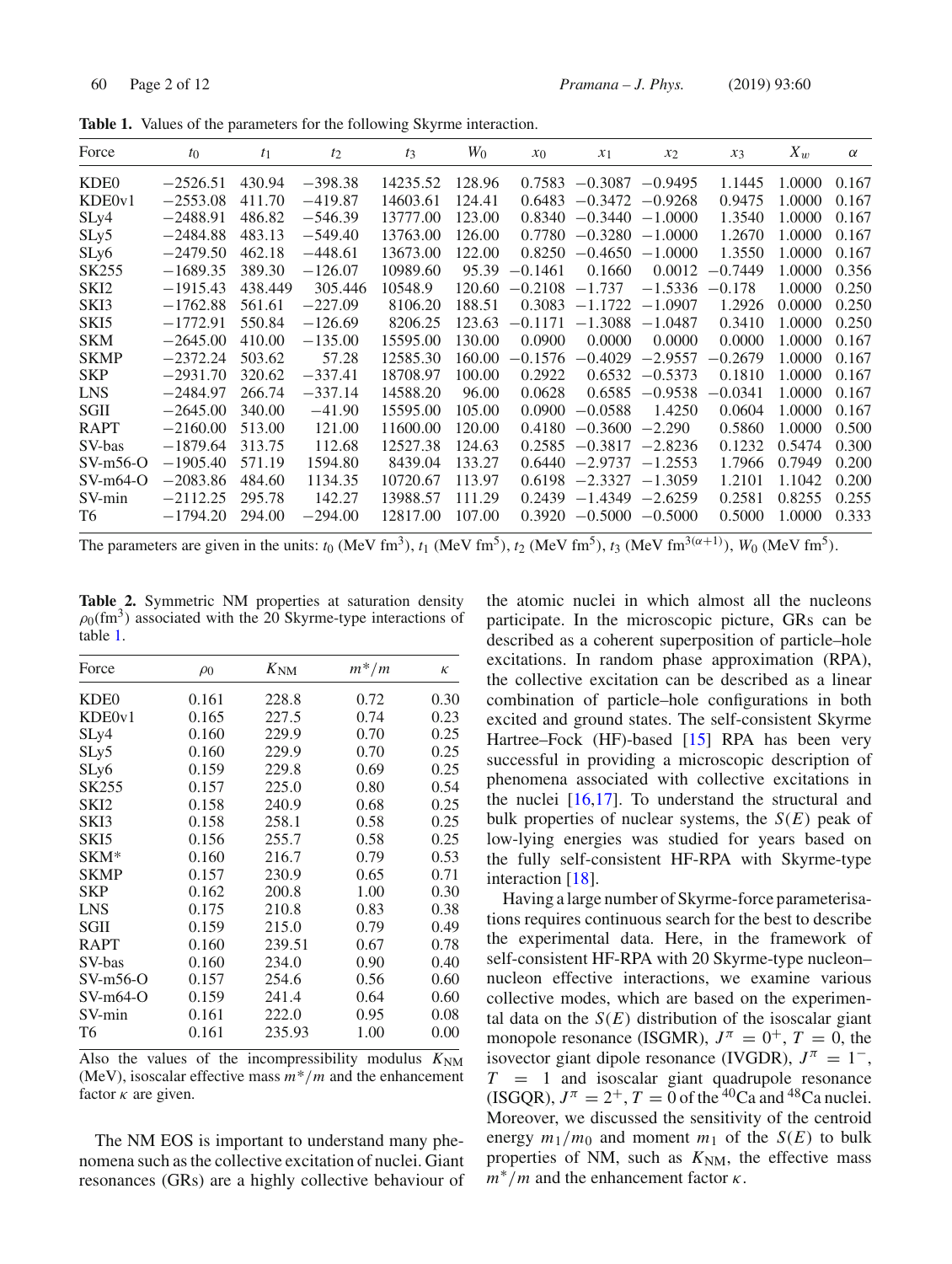

**Figure 1.** Self-consistent HF-based RPA results for the distribution of the fraction of EWSR for (**a**) isoscalar monopole (*E*0), (**b**) quadrupole (*E*2) and (**c**) photoabsorption dipole cross-section (*E*1) in <sup>40</sup>Ca, obtained using the KDE0, KDE0v1, SLy4, SLy5 and SLy6 Skyrme interactions. A Lorentzian smearing  $\Gamma$  of 1 MeV (blue dashed lines) and 3 MeV (black dotted lines) width was used in the calculation. Experimental data from ref. [33] for ISGMR and ISGQR and from [35] for IVGDR, are shown as red solid lines.

## **2. Formalism**

The strength functions are defined by the transition operators as follows:

$$
S(E) = \sum_{\nu} |\langle \nu | \hat{F}_J | 0 \rangle|^2 \delta(E - E_{\nu}), \tag{1}
$$

following the fully self-consistent HF-RPA with Skyrme-type interaction  $[16,17]$ ,  $|0\rangle$  is the RPA ground state and the sum is the overall RPA excitation state  $|v\rangle$  with the corresponding excitation energy  $E_v$ . The single-particle scattering operator  $F_J$  is given by

$$
\hat{F}_J = \begin{cases}\n\sum_i f_J(r_i) Y_{J0}(i), & T = 0, \\
\frac{Z}{A} \sum_n f_J(r_n) Y_{J0}(n) - \frac{N}{A} \sum_p f_J(r_p) Y_{J0}(p), & T = 1, \\
0, & (2)\n\end{cases}
$$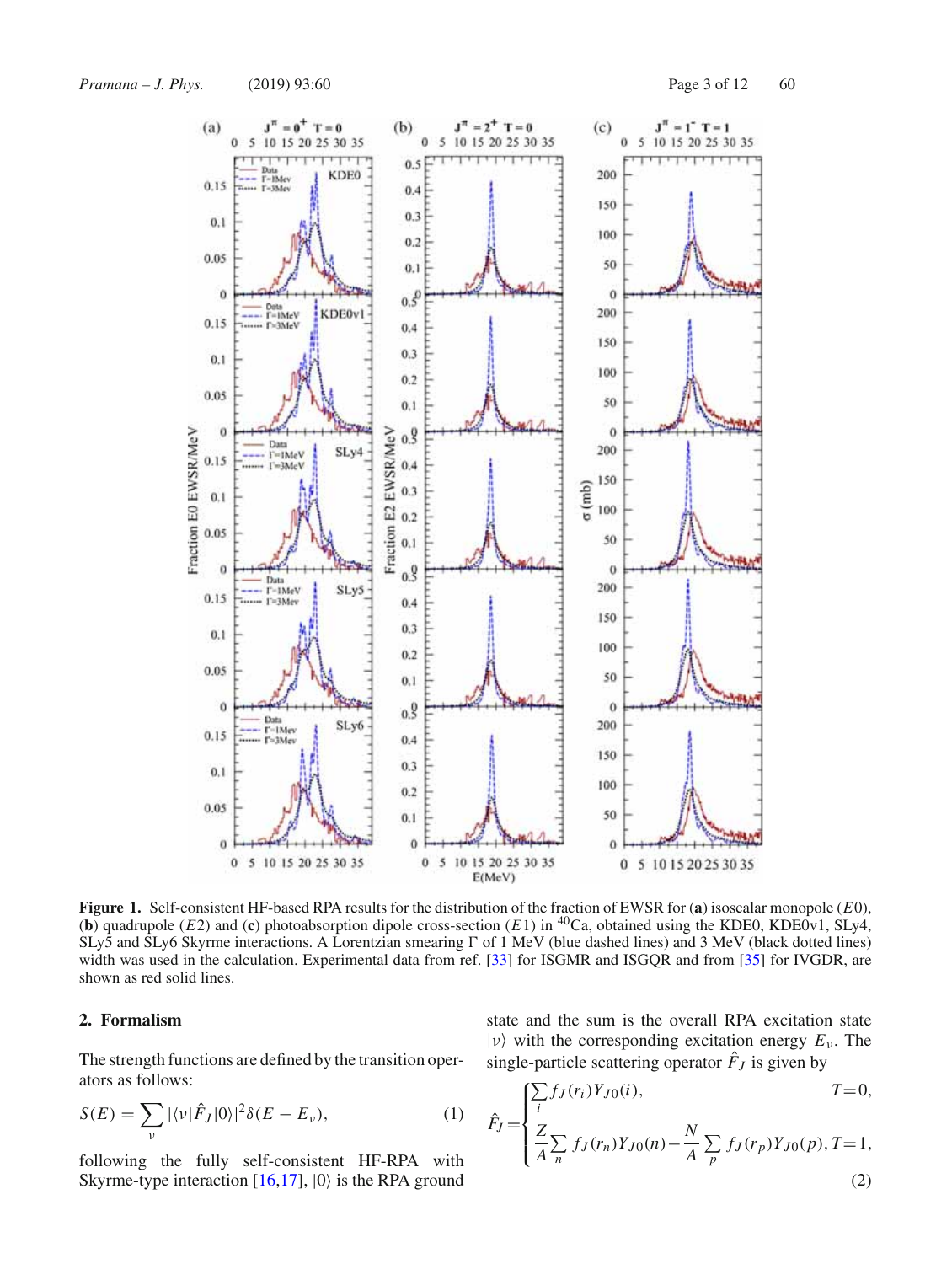

**Figure 2.** Same as figure 1 except that the results are obtained using for the SK255, SKI2, SKI3, SKI5 and SKM Skyrme interactions.

The function  $f_J(r)$  is arbitrary and it often corresponds to the spherical Bessel function  $j_J(qr)$  for electromagnetic external fields, where *q* is the photon momentum, or it becomes proportional to  $r^{J}(i)$  in the long wavelength limit. For isovector dipole excitation  $f(r) = r$ , whereas for the isoscalar dipole  $f(r) = r^3 - (5/3)\langle r^2 \rangle r$ to avoid the undesired effect of the overlap between the spurious state and the physical states. For the isoscalar and isovector monopole, quadrupole excitations  $f(r)$  =  $r^2$ ,  $r^2$  and  $r^3$ , respectively.

The sum rule or energy moment is related to a strength function as follows:

$$
m_k = \int E^k S(E) dE
$$
 (3)

and it gives the *k*th moment of the excitation strength distribution produced by the operator  $F_J$ .

The energy moment *m*<sup>1</sup> (energy-weighted sum rule, or EWSR) can also be calculated using the HF ground-state wave function. For the isoscalar operator  $\hat{F}_J$ , the EWSR is given by

$$
m_1^{(\text{IS})}(J) = \frac{\hbar^2}{2m} \frac{A}{4\pi} (2J+1) \, \langle g_J \rangle,\tag{4}
$$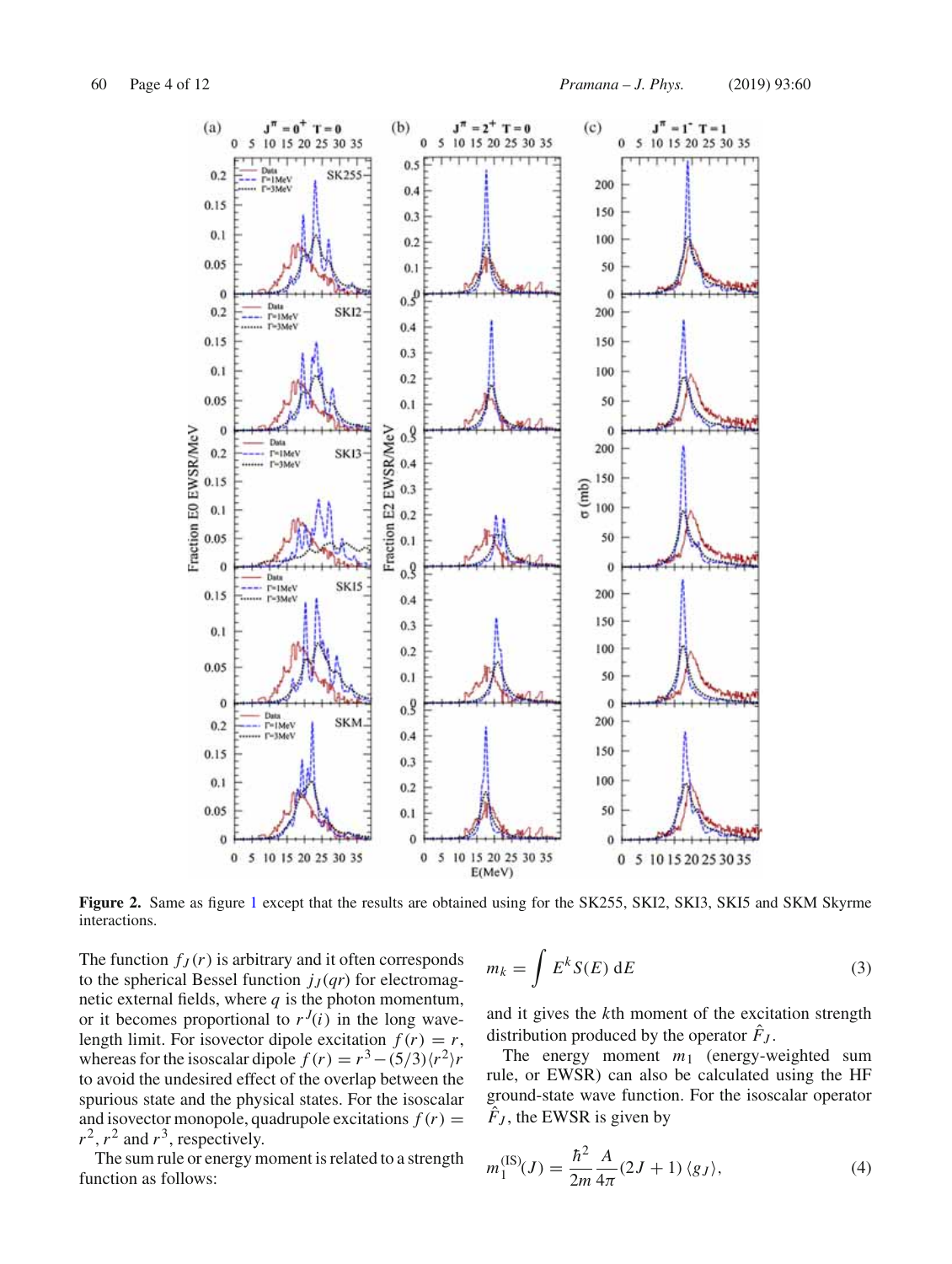

**Figure 3.** Same as figure 1 except that the results are obtained using the SKMP, SKP, LNS, SGII and RAPT Skyrme interactions.

where

$$
m_1^{(IV)}(J) = m_1^{(IS)}(J)(1 + \kappa),\tag{7}
$$

$$
\langle g_J \rangle = \frac{1}{A} \int g_J(r) \rho(r) \mathrm{d}^3 r,\tag{5}
$$

$$
g_J(r) = \left(\frac{\mathrm{d}f_J}{\mathrm{d}r}\right)^2 + J(J+1)\left(\frac{f_J}{r}\right)^2,\tag{6}
$$

where  $\rho(r)$  is the HF ground-state matter density distribution. For the isovector operator  $\hat{F}_J$ , the velocitydependent terms of the Skyrme interaction contribute to the enhancement factor  $\kappa$  and the EWSR is given by

where

$$
\kappa = \frac{2m/\hbar^2}{A\langle g_J \rangle} \left( t_1 \left( 1 + \frac{x_1}{2} \right) + t_2 \left( 1 + \frac{x_2}{2} \right) \right) \times \int g_J(r) \rho_n(r) \rho_p(r) d^3r,
$$
\n(8)

where  $t_1$  and  $x_1$  are the parameters of the Skyrme interaction.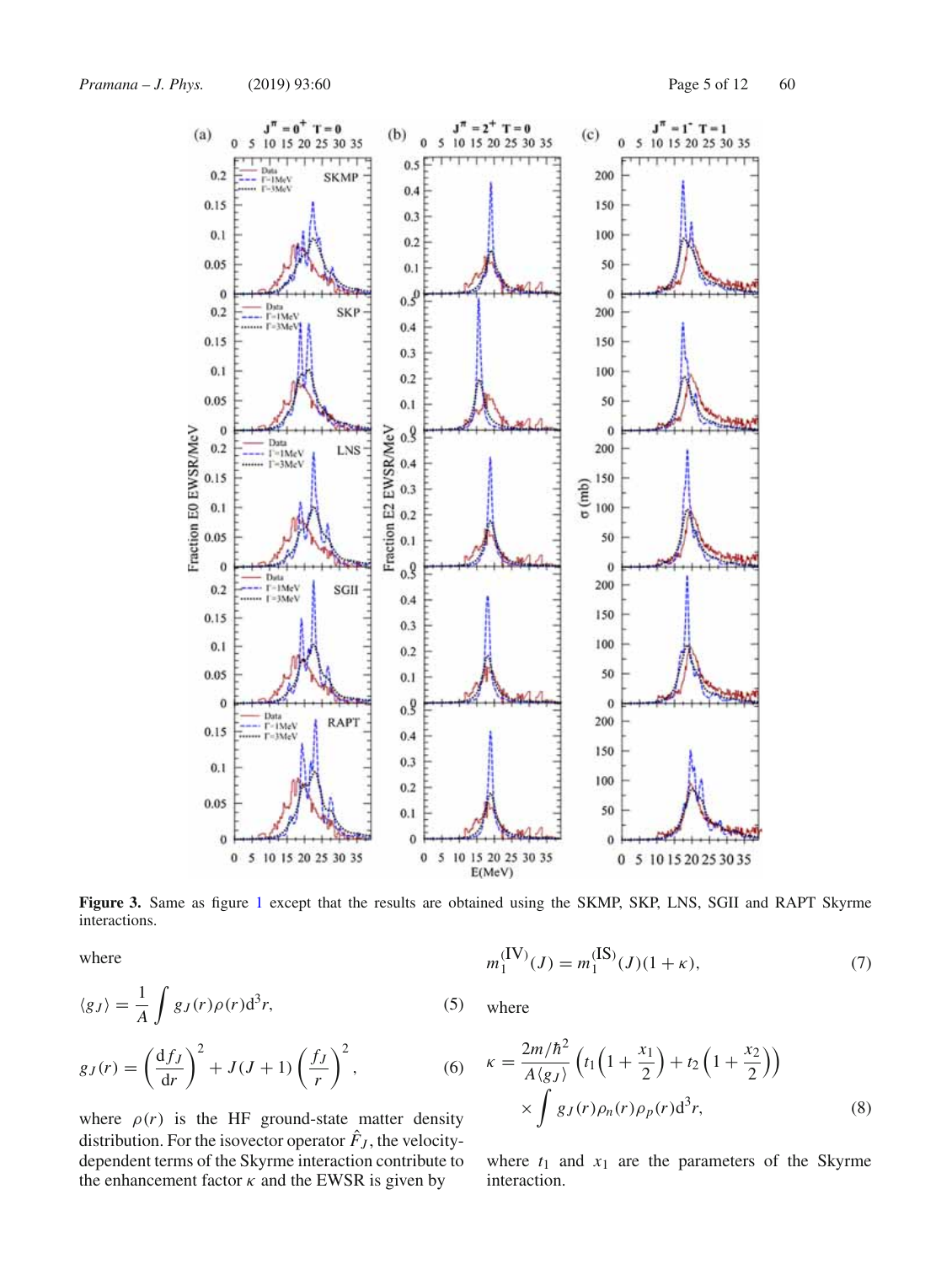

**Figure 4.** Same as figure 1 except that the results are obtained using the SV-bas, SV-m56-O, SV-m64-O, SV-min and T6 Skyrme interactions.

The centroid can be computed as follows:

$$
E_{\rm CEN} = \frac{m_1}{m_0}.\tag{9}
$$

For plotting, the strength function is approximated as follows:

$$
S(E) = \sum_{\nu} |\langle \nu | |\hat{F}_J | | 0 \rangle|^2 \rho_{\Gamma}(E - E_{\nu}), \tag{10}
$$

where the Lorentzian function is defined as follows:

$$
\rho_{\Gamma}(E - E_{\nu}) = \frac{\Gamma}{2\pi} \frac{1}{(E - E_{\nu})^2 + (\Gamma/2)^2}
$$
(11)

with  $\Gamma$  being the smearing parameter.

# **3. Results and discussion**

Here, we present the results of the fully self-consistent HF-dependent RPA matrix of the strength functions and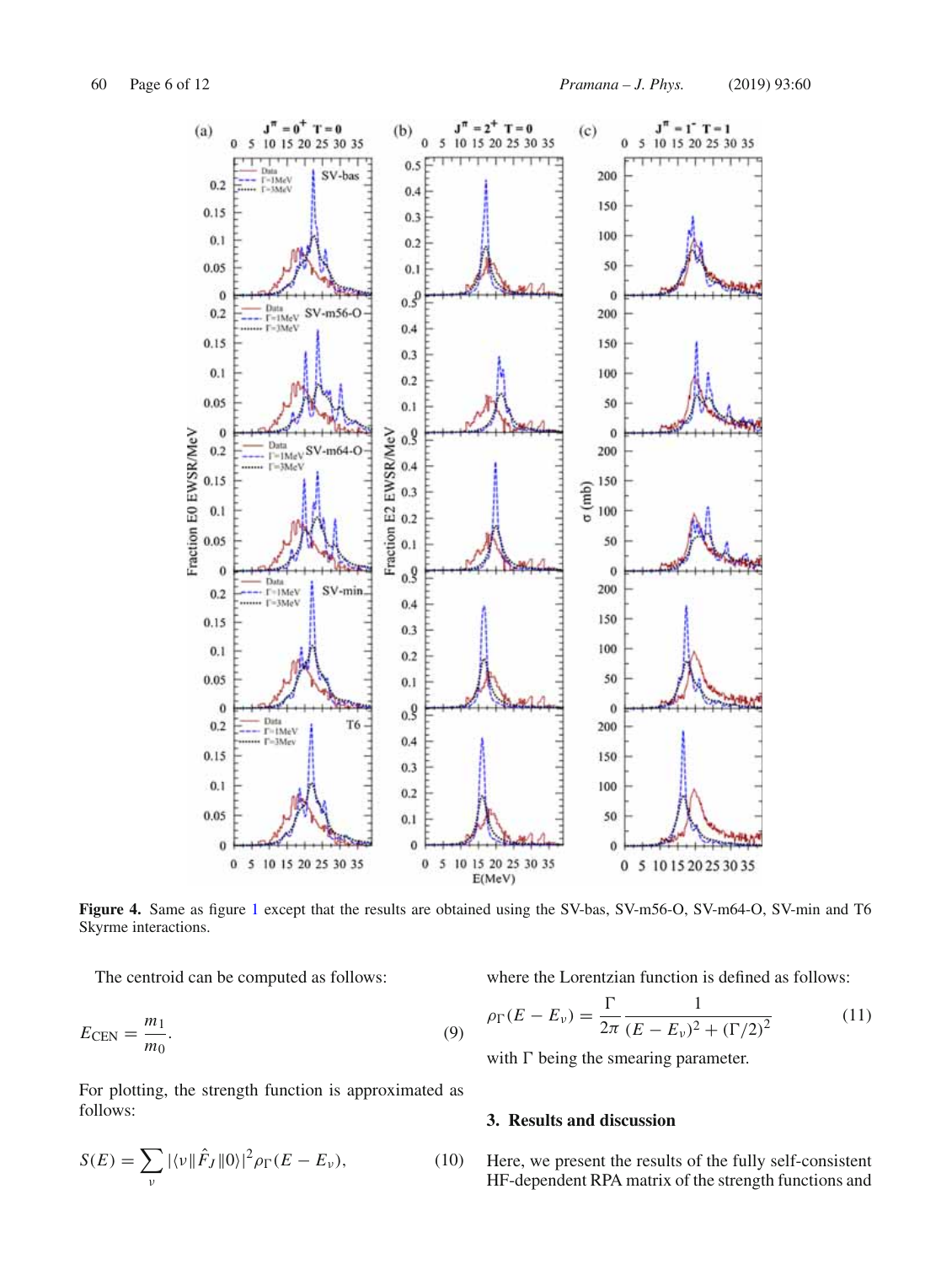

**Figure 5.** Self-consistent HF-based RPA results for the distribution of the fraction of EWSR for (**a**) isoscalar monopole (*E*0), (**b**) quadrupole ( $E2$ ) and (**c**) photoabsorption dipole cross-section ( $E1$ ) in <sup>48</sup>Ca, obtained using the KDE0, KDE0v1, SLy4, SLy5 and SLy6 Skyrme interactions. A Lorenzian smearing  $\Gamma$  of 1 MeV (blue dashed lines) and 3 MeV (black-dotted lines) width was used in the calculation. Experimental data from ref. [34] for ISGMR and ISGQR and from [35] for IVGDR, are shown as red solid lines.

centroid energies. Strength function calculations have been done in the long wavelength limit. The threedimensional HF equations of ref. [16] are simplified into a set of radial one-dimensional differential equations. The radial HF equations are solved numerically by using Numerov's formula [18]

and the auxiliary array  $f_n$  is defined as

$$
f_n \equiv 1 + g_n \frac{(\Delta x)^2}{12},
$$
  
where

$$
y_{i+1} = \frac{(12 - 10f_n)y_i - f_{n-1}y_{i-1}}{f_{n+1}},
$$
\n(12)

 $g_n = \frac{2m}{\hbar^2} [E - V].$  (13) We concentrate on the three most important aspects of GR: the ISGMR,  $J^{\pi} = 0^+$ ,  $T = 0$ , the IVGDR,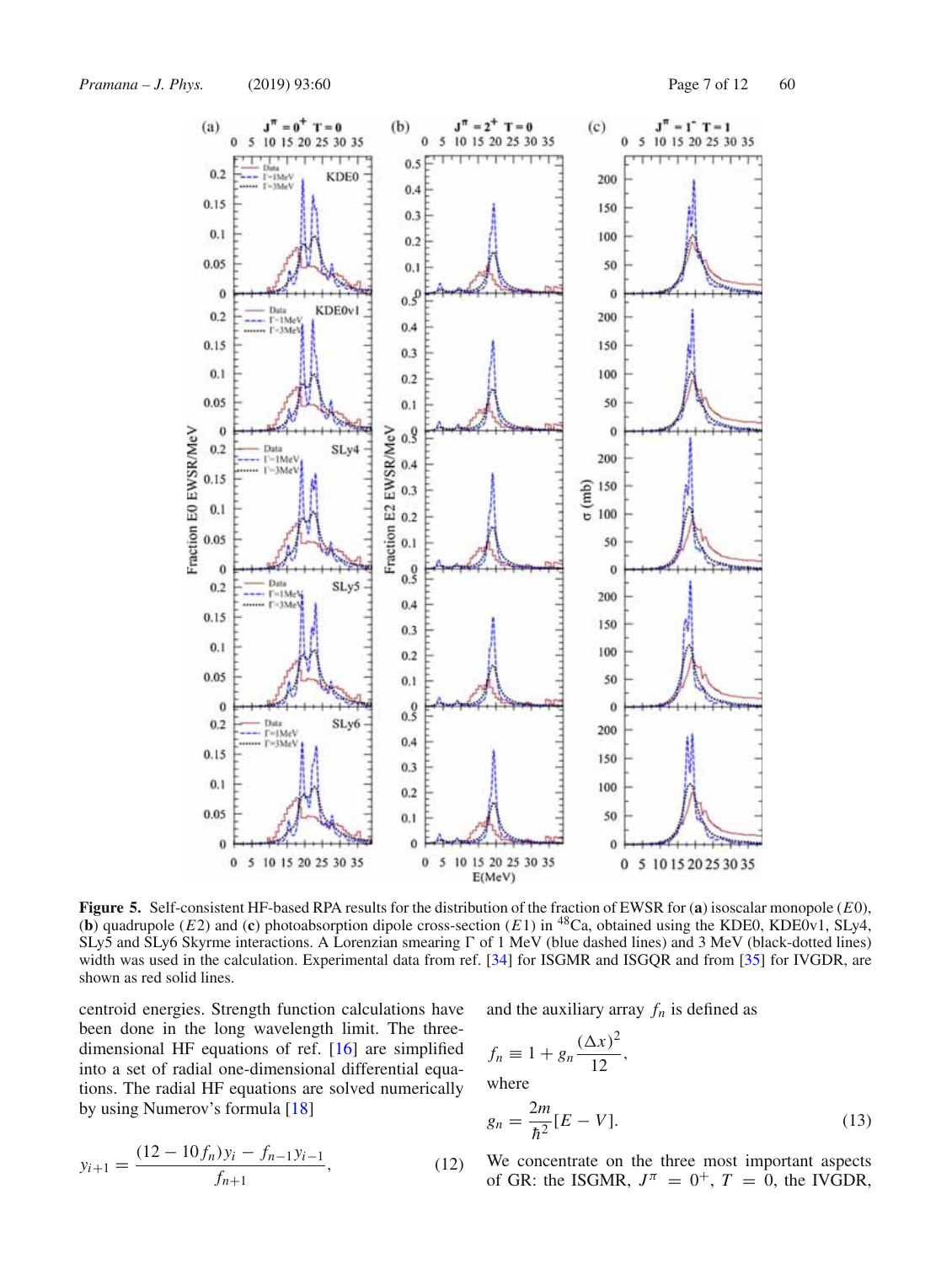

**Figure 6.** Same as figure 5 except that the results are obtained using the SK255, SKI2, SKI3, SKI5 and SKM Skyrme interaction.

 $J^{\pi}$  = 1<sup>-</sup>, *T* = 1 and ISGQR,  $J^{\pi}$  = 2<sup>+</sup>, *T* = 0 in 40Ca and 48Ca nuclei. Twenty Skyrme-type interactions, KDE0 [19], KDE0v1 [20], SLy4 [21], SLy5 [22], SLy6 [22], SK255 [22], SKI2 [23], SKI3 [23], SKI5 [23], SKM [24], SKMP [25], SKP [26], LNS [27], SGII [28], RAPT [29], SV-bas [30], SV-m56-O [31], SV-m64-O [31], SV-min [32] and T6 [32], shown in table 1 were investigated. The RPA matrix diagonalisation was performed within the model space and all the particle–hole configurations were included. The interactions are associated with the ranges of NM

properties in table 2:  $K_{\text{NM}} = 201 - 258 \text{ MeV}, m^*/m =$  $0.56-1.00$  and  $\kappa = 0.08-0.71$ .

The strength distributions (fraction of EWSR) of isoscalar monopole *E*0, quadrupole *E*2 and isovector dipole *E*1 photoabsorption cross-sections (mb) are shown in figures  $1-8$  for the investigated nuclei  ${}^{40}Ca$ and <sup>48</sup>Ca, respectively. Lorentzian smearing  $\Gamma$  of 1 and 3 MeV width was used in the calculation and compared with the experimental data [33,34]. Most of the interactions agree with the experimental data, especially with  $\Gamma = 3$  MeV. Close to 100% of isoscalar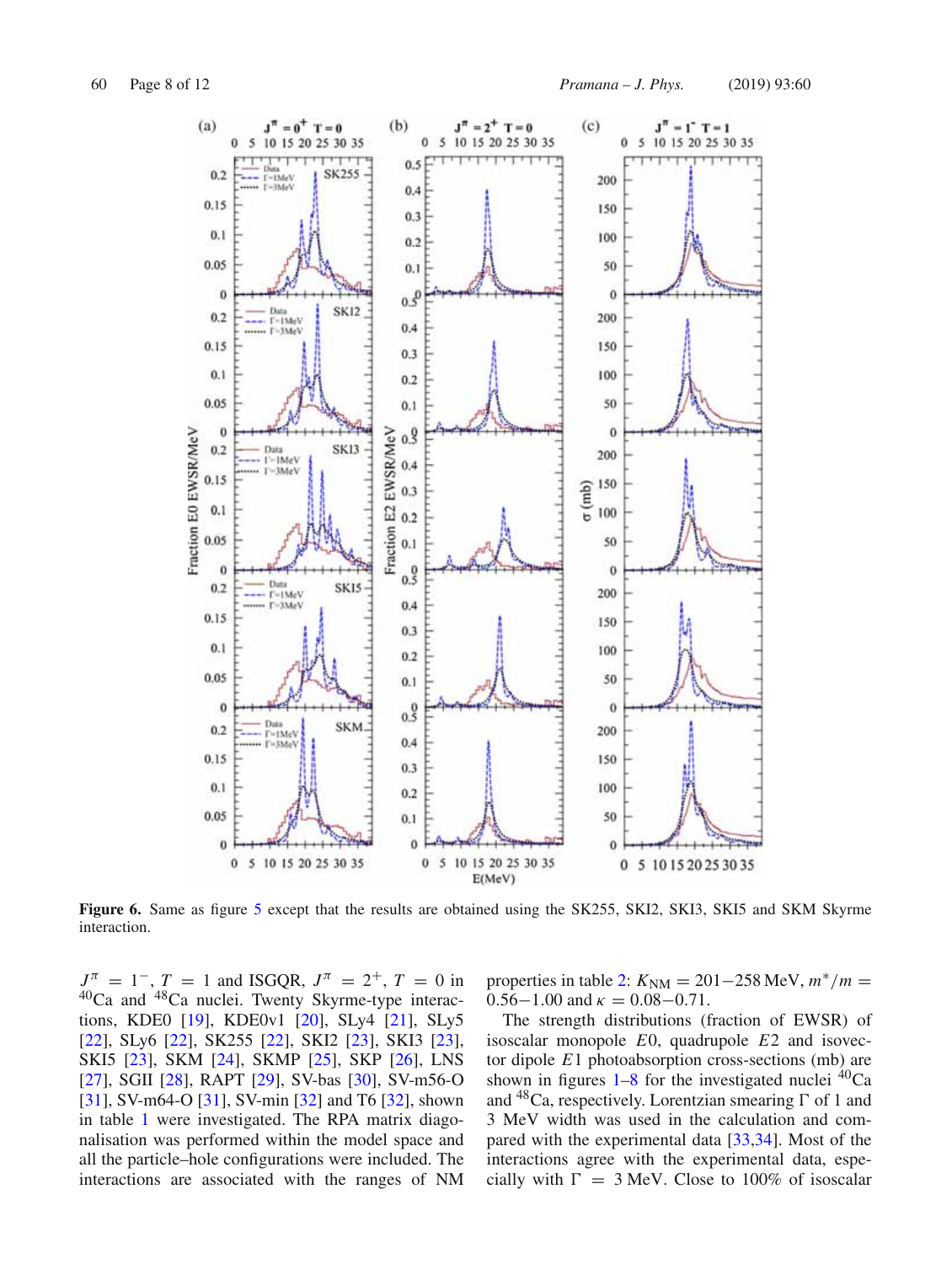

**Figure 7.** Same as figure 5 except that the results are obtained using the SKMP, SKP, LNS, SGII and RAPT Skyrme interactions.

*E*0 and *E*2 strength were located between 9.5 and 40 MeV and isovector *E*1 between 0 and 40 MeV. SkM interaction works best and agrees with data concerning peak hight, widths and (smooth) profiles of strength. For ISGMR, a fragmented structure was seen in some interactions.

The peak energy is defined as the centroid energy  $m_1/m_0$ , where the moment  $m_1$  was taken in a certain energy interval around the resonance peak. Theoretical results of  $m_1/m_0$  (MeV) and  $m_1$  (%EWSR) for ISGMR, ISGQR and IVGDR in 40Ca and 48Ca are presented in table 3 and compared with the experimental data. We use the excitation energy range of 9.5–40 MeV for ISGMR and ISGQR and the range of 0–40 MeV for IVGDR.

 $m_1/m_0$  is related to  $K_{NM}$ . High  $K_{NM}$  shifts the peak to upper energy while low  $K<sub>NM</sub>$  shifts the peak to lower energy, like SKI3 interaction with  $K_{NM} = 258.1$  MeV results in the centroid energy equal to 24.96 and 24.38 in  ${}^{40}Ca$  and  ${}^{48}Ca$ , respectively, while the experimental value of  $m_1/m_0 = 19.18 \pm 0.37$  MeV for <sup>40</sup>Ca and  $m_1/m_0 = 19.88 \pm 0.16$  MeV for <sup>48</sup>Ca [34]. The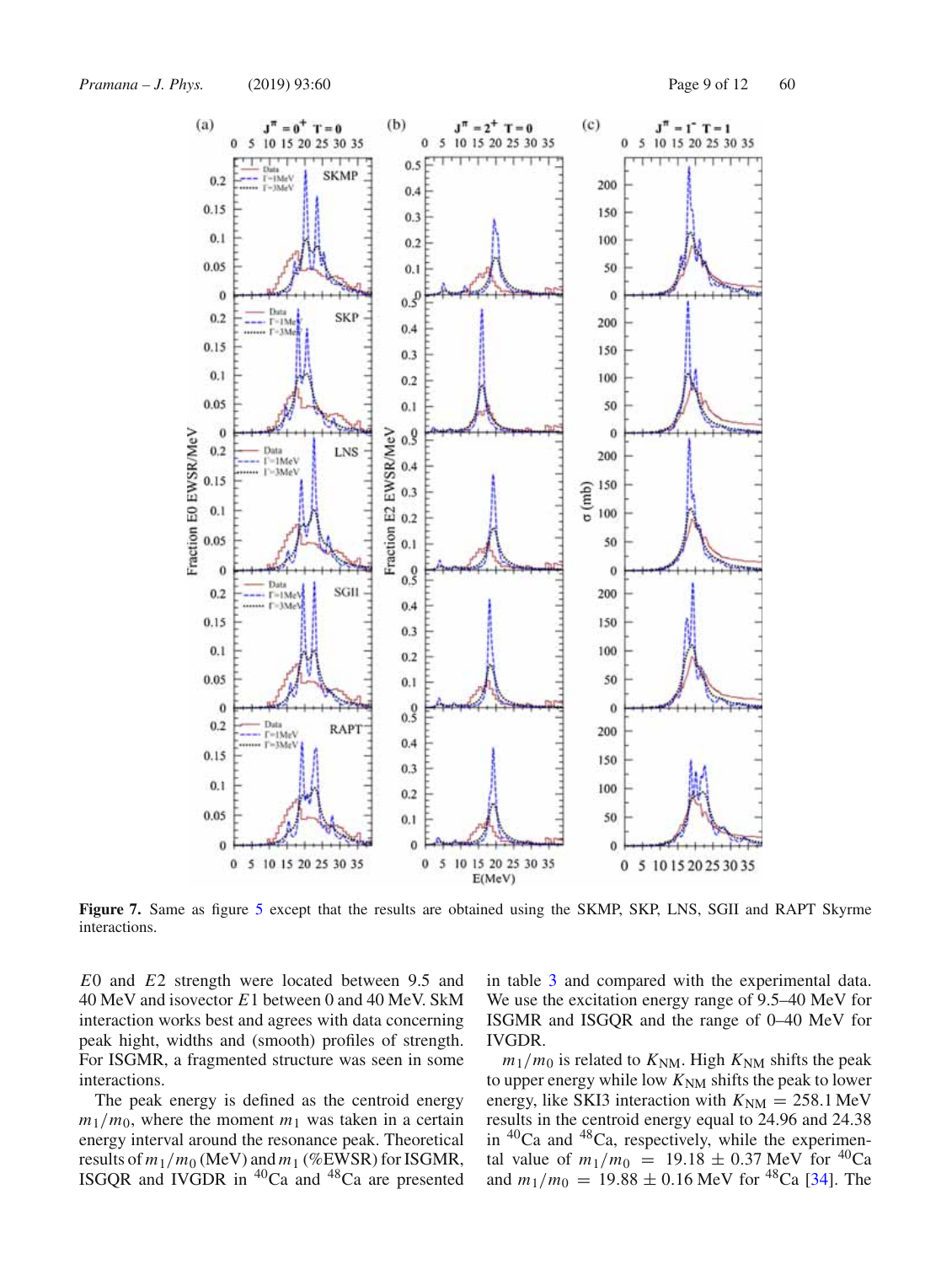

**Figure 8.** Same as figure 5 except that the results are obtained using the SV-bas, SV-m56-O, SV-m64-O, SV-min and T6 Skyrme interactions.

interactions (SKM<sup>\*</sup> and SKP) with  $K_{NM}$  = (216.7) and 200.8 MeV), respectively, produce ISGMR at the same energy but with simple difference in moment *m*1.

For ISGMR,  $m_1/m_0$  values of <sup>40</sup>Ca are higher than the experimental values, but in  ${}^{48}Ca$ , they are more consistent with the experimental values similar to the SKP interaction which has the same energy as the experimental value ( $\approx$ 19.88 MeV), while the experimental data show that ISGMR in  $40^{\circ}$ Ca lies at a lower energy than in 48Ca. Nineteen of the Skyrme interactions of table 3 show ISGMR in  ${}^{40}Ca$  at a higher energy than in  ${}^{48}Ca$ , except the SKMP interaction at a higher energy in <sup>48</sup>Ca than in  ${}^{40}Ca$ .

The interactions SK255, SKM and SV-bas having  $m^*/m = 0.80, 0.79$  and 0.90, respectively, in <sup>40</sup>Ca and interaction SKI3 with  $m^*/m = 0.58$  in <sup>48</sup>Ca, reproduce  $m_1/m_0$  experimental data for ISGQR  $(m_1/m_0 =$ 17.84 ± 0.43 MeV for <sup>40</sup>Ca [33] and  $m_1/m_0 = 18.61 \pm$ 0.24 MeV of <sup>48</sup>Ca [34]).  $m_1/m_0$  values of IVGDR of <sup>40</sup>,48Ca were close to the experimental values with the enhancement factor  $\kappa$  in the range 0.2–0.6, but we did not notice any dependence of  $m_1$  on  $K_{\text{NM}}$ ,  $m^*/m$ and  $\kappa$ .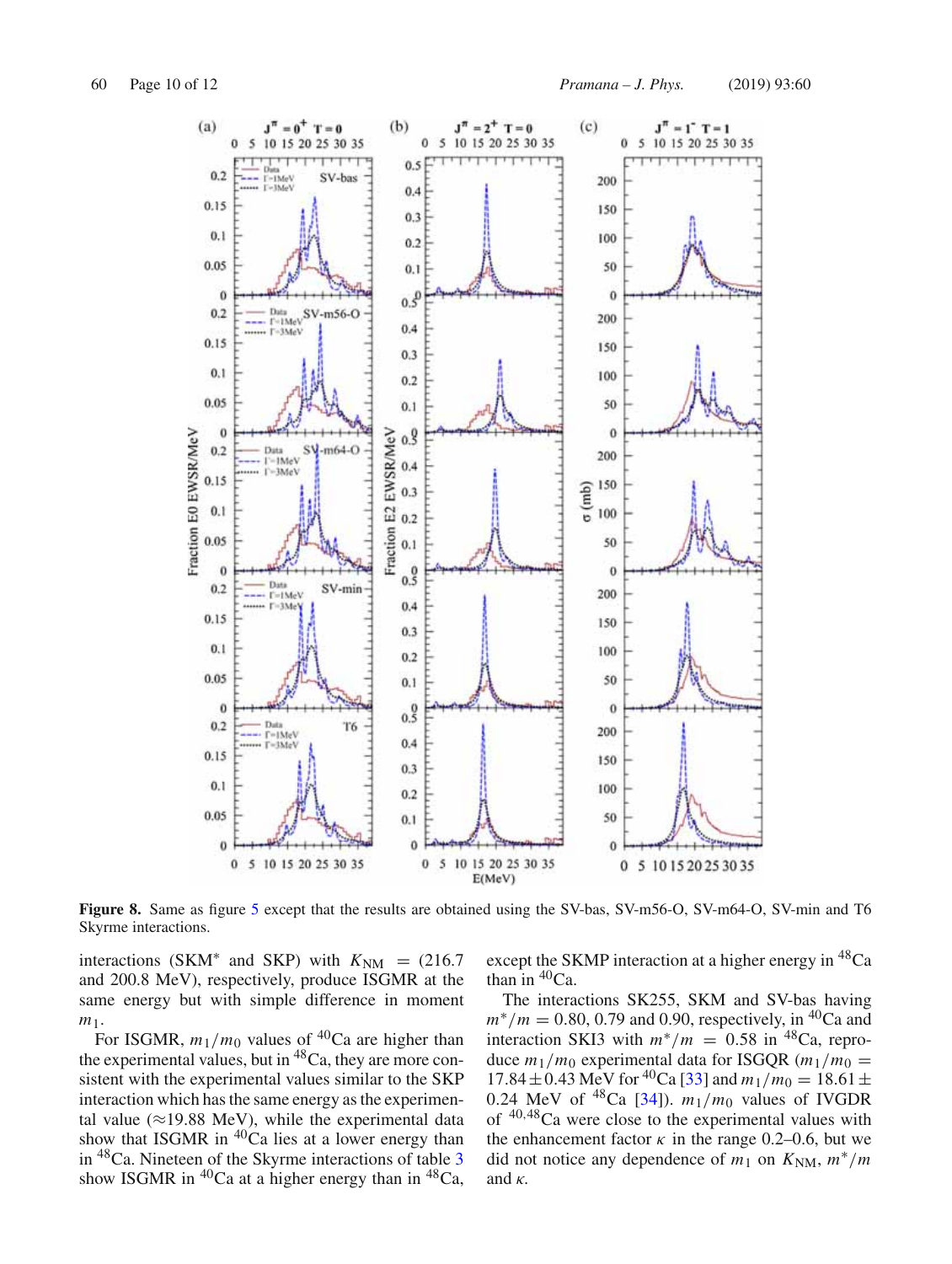|                                                                                                                                                                                                                                                                                                                                                                                                                                    |                    |                | <b>Table 3.</b> Theoretical results of $m_1/m_0$ (MeV) and $m_1$ (%EWSR) for ISGMR, ISGQR and IVGDR in <sup>40</sup> Ca and <sup>48</sup> Ca are compared with the experimental data. |                                                                        |                                                          |                         |                         |                           |                                        |                                                                              |               |                |
|------------------------------------------------------------------------------------------------------------------------------------------------------------------------------------------------------------------------------------------------------------------------------------------------------------------------------------------------------------------------------------------------------------------------------------|--------------------|----------------|---------------------------------------------------------------------------------------------------------------------------------------------------------------------------------------|------------------------------------------------------------------------|----------------------------------------------------------|-------------------------|-------------------------|---------------------------|----------------------------------------|------------------------------------------------------------------------------|---------------|----------------|
|                                                                                                                                                                                                                                                                                                                                                                                                                                    |                    | <b>ISGMR</b>   |                                                                                                                                                                                       |                                                                        |                                                          | <b>ISGQR</b>            |                         |                           |                                        | IVGDR                                                                        |               |                |
|                                                                                                                                                                                                                                                                                                                                                                                                                                    | $^{40}\mathrm{Ca}$ |                | $^{48}Ca$                                                                                                                                                                             |                                                                        | 40 <sub>Ca</sub>                                         |                         | 48 <sub>Ca</sub>        |                           | 40 <sub>Ca</sub>                       |                                                                              | ${}^{48}Ca$   |                |
|                                                                                                                                                                                                                                                                                                                                                                                                                                    | $m_1/m_0$          | $\overline{m}$ | $m_1/m_0$                                                                                                                                                                             | $\overline{m}$                                                         | $m_1/m_0$                                                | $\overline{m}$          | $m_1/m_0$               | $\overline{m}$            | $m_1/m_0$                              | $\overline{m}$                                                               | $m_1/m_0$     | $\overline{m}$ |
| xperiment                                                                                                                                                                                                                                                                                                                                                                                                                          | $19.18 \pm 0.37$   | $1 \pm 1$      | $19.88 \pm 0.16$                                                                                                                                                                      | $95^{+11}_{-15}$<br>92.83                                              | $17.84 \pm 0.43$                                         | $08 \pm 12$             | $18.61 \pm 0.24$        | $83^{+10}_{-16}$<br>97.68 | $19.8 \pm 0.5$                         |                                                                              | $9.5 \pm 0.5$ |                |
|                                                                                                                                                                                                                                                                                                                                                                                                                                    | 21.85              | 92.53          |                                                                                                                                                                                       |                                                                        | 18.77                                                    | 96.70                   | 15.42                   |                           | 19.46                                  | 99.59                                                                        | 19.58         |                |
| $\begin{array}{l} \mathbf{20} \\ \mathbf{21} \\ \mathbf{32} \\ \mathbf{43} \\ \mathbf{54} \\ \mathbf{65} \\ \mathbf{75} \\ \mathbf{87} \\ \mathbf{88} \\ \mathbf{88} \\ \mathbf{88} \\ \mathbf{88} \\ \mathbf{88} \\ \mathbf{88} \\ \mathbf{88} \\ \mathbf{88} \\ \mathbf{88} \\ \mathbf{88} \\ \mathbf{88} \\ \mathbf{88} \\ \mathbf{88} \\ \mathbf{88} \\ \mathbf{88} \\ \mathbf{88} \\ \mathbf{88} \\ \mathbf{88} \\ \mathbf{8$ |                    |                |                                                                                                                                                                                       | 92.91                                                                  | 18.58                                                    | 96.74                   | 5.26                    | 97.64                     | 19.07                                  | 99.71                                                                        |               |                |
|                                                                                                                                                                                                                                                                                                                                                                                                                                    |                    |                |                                                                                                                                                                                       |                                                                        | 18.53                                                    | 97.19                   |                         | 97.85                     | 18.37                                  | 99.75                                                                        | 18.38         |                |
|                                                                                                                                                                                                                                                                                                                                                                                                                                    | 21.41              |                |                                                                                                                                                                                       |                                                                        | 18.56                                                    | 97.13                   | 15.12                   | 97.88                     | 18.24                                  | 99.74                                                                        | 18.29         |                |
|                                                                                                                                                                                                                                                                                                                                                                                                                                    |                    |                |                                                                                                                                                                                       |                                                                        | 18.87                                                    | 96.85                   | 15.29                   | 97.64                     | 18.76                                  | 99.73                                                                        | 18.75         |                |
|                                                                                                                                                                                                                                                                                                                                                                                                                                    |                    |                |                                                                                                                                                                                       |                                                                        | 17.80                                                    | 97.86                   | 14.22                   | 98.14                     | 19.70                                  |                                                                              | 19.65         |                |
|                                                                                                                                                                                                                                                                                                                                                                                                                                    |                    |                |                                                                                                                                                                                       |                                                                        | 19.33                                                    | 96.33                   | 15.55                   |                           | 18.39                                  | 3<br>8<br>8<br>8<br>8<br>8<br>8<br>8<br>8<br>8<br>8<br>8<br>8<br>8<br>8<br>8 | 18.31         |                |
|                                                                                                                                                                                                                                                                                                                                                                                                                                    |                    |                |                                                                                                                                                                                       |                                                                        | 21.67                                                    | 94.74                   | 18.36                   |                           | 18.23                                  |                                                                              | 18.78         |                |
|                                                                                                                                                                                                                                                                                                                                                                                                                                    |                    |                |                                                                                                                                                                                       |                                                                        | 21.11                                                    | 96.27                   | 16.59                   |                           | 17.79                                  |                                                                              | 17.66         |                |
|                                                                                                                                                                                                                                                                                                                                                                                                                                    |                    |                |                                                                                                                                                                                       |                                                                        | 17.50                                                    | 97.79                   | 14.56                   |                           | 18.96                                  |                                                                              | 19.30         |                |
|                                                                                                                                                                                                                                                                                                                                                                                                                                    |                    |                |                                                                                                                                                                                       |                                                                        |                                                          | 96.68<br>99.53<br>96.91 | 16.16<br>13.36<br>14.65 |                           | 19.10                                  |                                                                              | 19.71         |                |
|                                                                                                                                                                                                                                                                                                                                                                                                                                    |                    |                |                                                                                                                                                                                       |                                                                        |                                                          |                         |                         |                           | 18.56                                  |                                                                              | 18.67         |                |
|                                                                                                                                                                                                                                                                                                                                                                                                                                    |                    |                |                                                                                                                                                                                       |                                                                        |                                                          |                         |                         |                           |                                        |                                                                              | 19.39         |                |
|                                                                                                                                                                                                                                                                                                                                                                                                                                    |                    |                |                                                                                                                                                                                       |                                                                        |                                                          |                         |                         |                           | 19.29<br>19.14                         |                                                                              | 19.22         |                |
|                                                                                                                                                                                                                                                                                                                                                                                                                                    |                    |                |                                                                                                                                                                                       | 5 3 3 3 4 5 8 9 4 5 6 7 7 7 7 7<br>2 5 6 7 6 7 8 9 7 7 8 9 7 8 7 8 9 7 | 23<br>25.53 25.87<br>25.53 25.58<br>26.08<br>25.53 25.58 | 97.05                   | 15.39                   |                           | 35<br>20.02<br>20.03<br>20.03<br>20.03 | 99.80                                                                        | 21.49         |                |
|                                                                                                                                                                                                                                                                                                                                                                                                                                    |                    |                |                                                                                                                                                                                       |                                                                        |                                                          |                         | 14.4<br>17.84           |                           |                                        |                                                                              | 20.34         |                |
|                                                                                                                                                                                                                                                                                                                                                                                                                                    |                    |                |                                                                                                                                                                                       |                                                                        |                                                          | 97.65<br>95.42          |                         |                           |                                        | 99.75<br>98.41                                                               | 23.39         |                |
|                                                                                                                                                                                                                                                                                                                                                                                                                                    |                    |                |                                                                                                                                                                                       | 92.21                                                                  |                                                          | 95.98                   | 63847                   | P7.07                     |                                        | 98.84                                                                        | 22.93         |                |
| $SV$ -min                                                                                                                                                                                                                                                                                                                                                                                                                          |                    |                |                                                                                                                                                                                       | 94.77<br>98.14                                                         |                                                          | 98.07                   |                         | 98.36<br>98.77            |                                        | 99.76                                                                        | 18.25         | 99.67<br>99.65 |
| PS <sub>1</sub>                                                                                                                                                                                                                                                                                                                                                                                                                    |                    |                |                                                                                                                                                                                       |                                                                        |                                                          |                         |                         |                           |                                        |                                                                              | 16.98         |                |
|                                                                                                                                                                                                                                                                                                                                                                                                                                    |                    |                |                                                                                                                                                                                       |                                                                        |                                                          |                         |                         |                           |                                        |                                                                              |               |                |